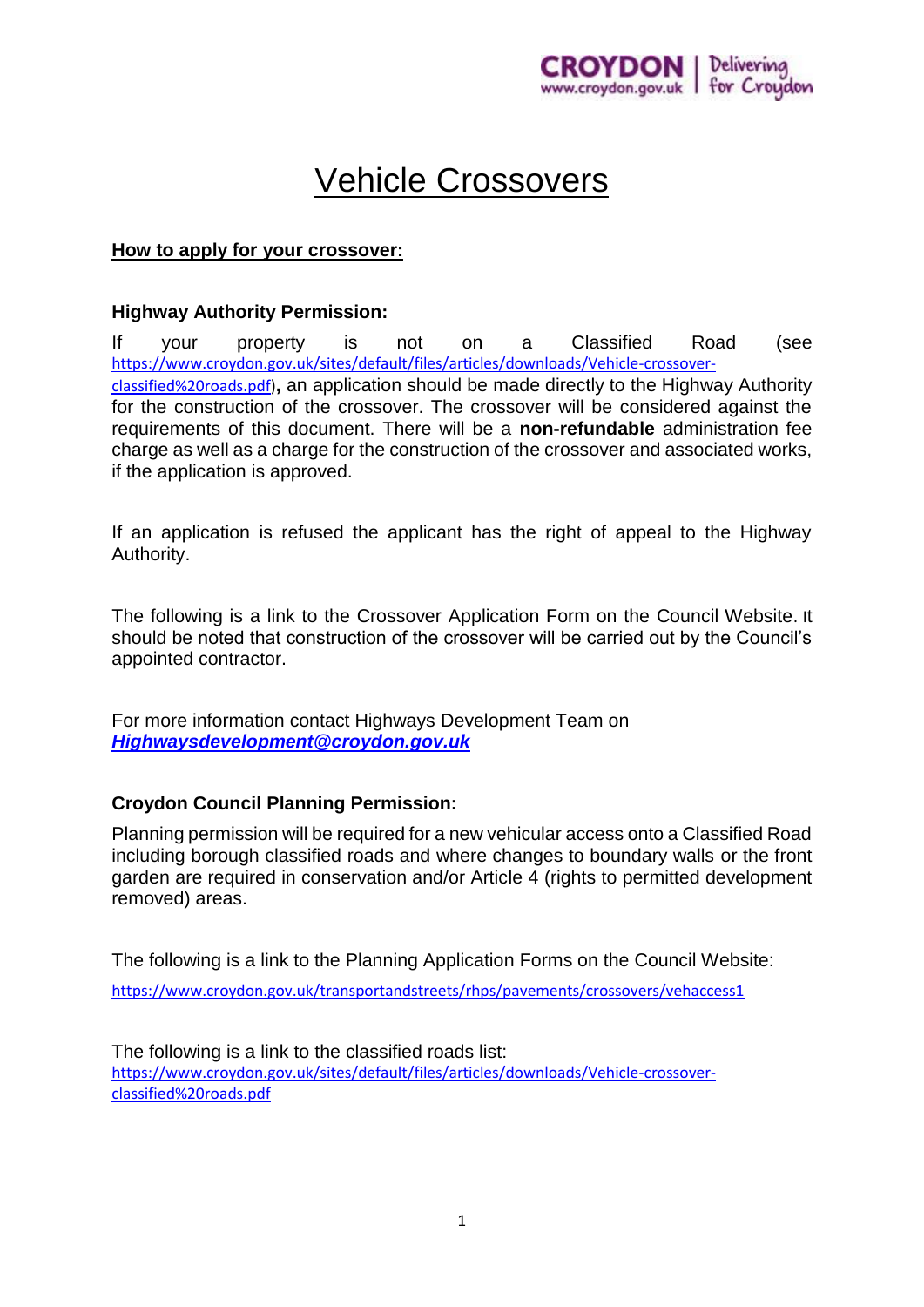

Once planning permission has been granted an application must be made to the **Highway Authority** for approval and construction of the crossover:

<https://www.croydon.gov.uk/transportandstreets/rhps/pavements/crossovers/vehaccess1>

#### **Single, front garden parking spaces:**

When constructing a vehicle crossover, the Highway Authority will have regard to the safety and convenience of other highway users and the standards required for the provision of a crossover to a property. These standards are set out below and have been formulated using technical guidance as a basis.

On non-classified roads, the front garden must be able to accommodate a car parked at  $90^{\circ}$  to the footway and, the car-standing area must be a minimum size of 2.4m wide and 4.8m long. The parking space should not be sited in front of the main door to the house, although it may be acceptable where a minimum of 1.0m can be provided between the parking area and the front door and the parking area and any bay window. This will maintain access to the building for all pedestrians, people with disabilities and in case of emergencies. The size of the parking space will allow most vehicles to be parked without overhanging the footway. If gates are to be used they must not open outwards as they will obstruct the footway and this may require a longer space, unless sliding or folding gates are used.

Where the front garden slopes, a crossover will not be provided where the gradient of the garden is greater than 1:12. In most cases, drainage will need to be provided between the public footway and the site to prevent water draining onto the footway. Prior to construction of the crossover it must be demonstrated that it is connected to a private drainage system. The use of permeable material should be considered in addition to the drainage. The choice of material should not spread onto the highway.

For classified roads within the Borough, a vehicle crossover to a front garden will only be approved if it can be demonstrated through swept path computer aided diagrams that a vehicle can enter and leave the site in forward gear (reversing into the parking area from the public area is not permitted). This is because classified roads are heavily trafficked, support cycle and bus routes and therefore are also prone to heavy pedestrian traffic. Turning on site will avoid vehicles being reversed onto these busy roads, creating a road safety hazard. While each application will be considered on its own merits, a minimum front garden turning area of 8.0 x 10.0m is desirable for single dwellings. Planning permission is required prior to construction of the forecourt, the boundary access opening and vehicular crossover to a classified highway.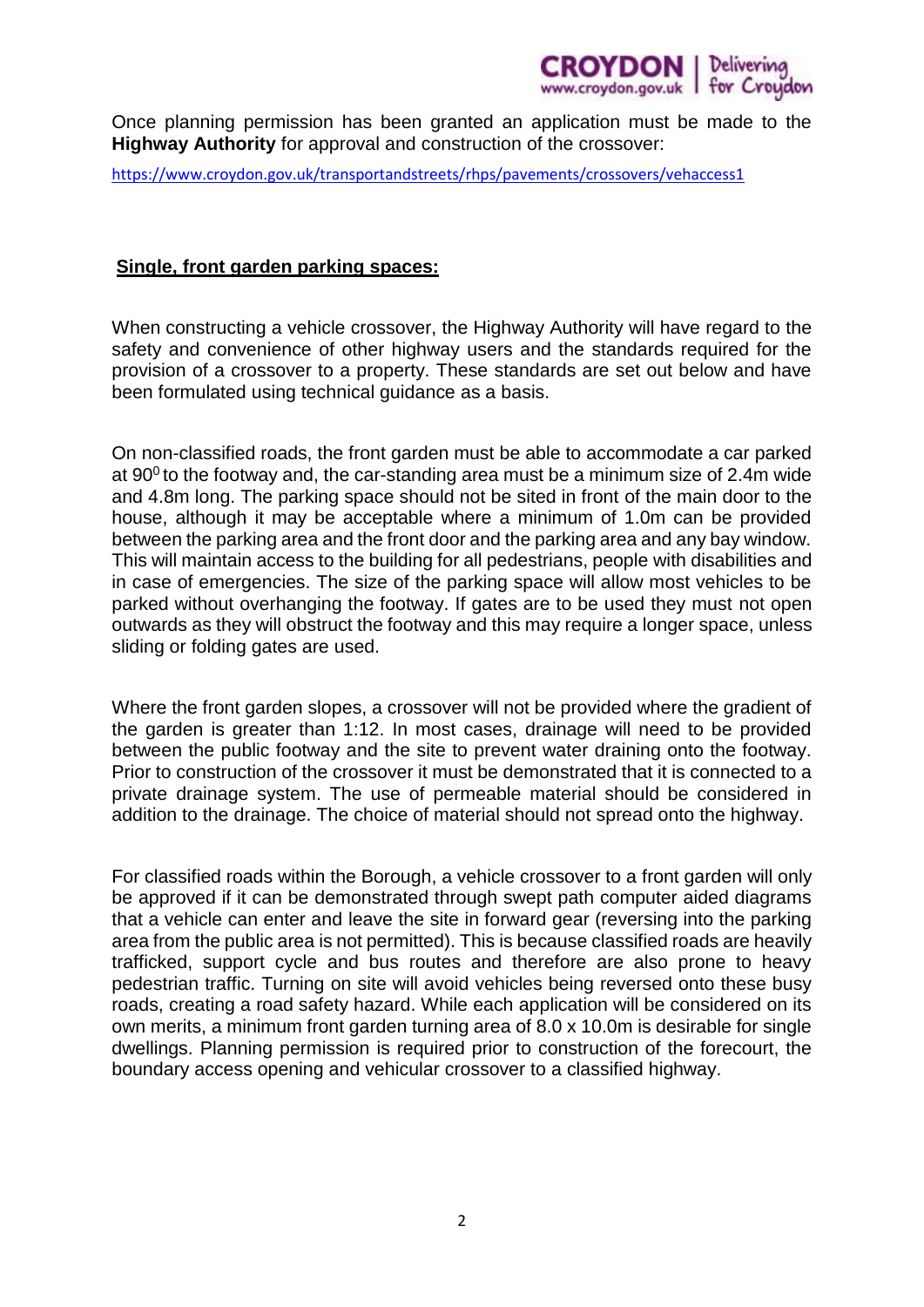

# **Visibility and Sightlines:**

Visibility splays (vehicular and pedestrian) must be provided in accordance with national guidelines. As a minimum, pedestrian sightlines of 1.5x1.5m as described in the Suburban Design Guide will be required at a property boundary with the public highway and also dependent on the width of vehicle access required, the sightlines may be required either side of the vehicle access point. Boundary and landscape treatment within pedestrian and vehicle sightline envelopes, should not exceed 0.6m

in height, although a 0.6m wall with railings above may be acceptable subject to design. This will ensure that pedestrian and vehicular sightlines are unimpeded, so enabling safe entry and exit from a property.

#### **Requirements for crossover provision:**

Crossovers will not be constructed within 10.0m of a road junction (measured from the edge of the kerb). Road safety is compromised by the proximity of a private vehicle access to a road junction, including opposite a junction, as it will generate conflicting traffic movements. A vehicle's turning movements into a private drive could be misinterpreted by other drivers or pedestrians, and could lead to an increase in accidents.

Only one vehicle crossover will be allowed per property. Provision of a second crossover will be considered only when exceptional circumstances. Multiple crossovers cause hazards to pedestrian road users, particularly vulnerable groups such as the elderly, disabled and children. They are also detrimental to the streetscene where they result in all or most of the front garden being made into hardstanding.

Crossovers will not be constructed within the lines of a bus cage or within 10.0m of a bus stop where they would be likely to interfere with buses stopping to pick up/set down passengers. This also takes into account the likelihood of the bus stop being extended to meet the requirements of the Equality Act 2010.

Applications for crossovers within the zig-zag lines of road crossings and school keep clear markings will not be agreed to, as they cause hazards close to where a high number of vulnerable pedestrians may be expected to congregate.

Approval for a vehicle crossover will not be given where its construction requires a part of a grass verge (**the verge being 1.5m in width or more**), to be removed. The removal of part of the verge will have an adverse effect on the street-scene,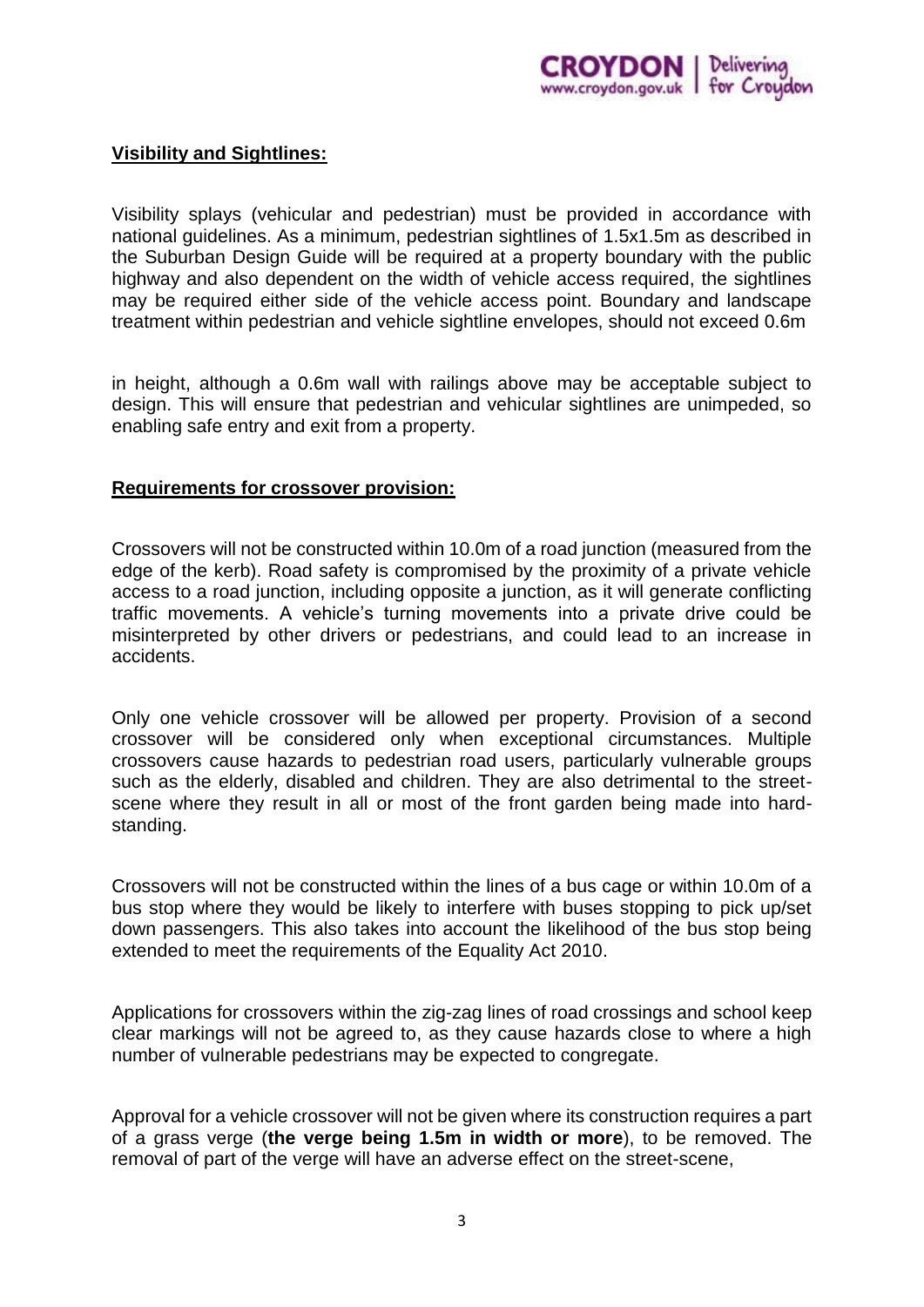

biodiversity, drainage and visual amenity of the road. It should be designed holistically as part of the overall landscape and public realm design.

A single crossover will be provided at a width of 2.4m with 0.5m ramps on either side. The maximum width of a crossover (flat section) allowed for two parking spaces will not exceed 4.0m. This is considered suitable to enable two vehicles to park on a forecourt, given that the additional 0.5m ramped sections either side will give an overall crossover width of 5.0m. This will standardise the size of accesses, avoid large lengths of footway being made over to crossovers and minimise their visual impact on the street-scene.

White lines to mark crossovers will not be provided and where removed as part of highway maintenance, will not be reinstated. White lines are un-enforceable and have now been superseded by powers under the 8<sup>th</sup> Local Authorities Act, which allows a 'penalty charge notice' to be issued to vehicles parked across or obstructing a vehicle access. White lines are also detrimental to the visual impact of the crossover and can dilute the impact of other essential lines.

Where a site has the benefit of garage at the front or rear of the property, a second crossover will not be approved if the garage is accessed directly from the public highway for the reasons given above. A crossover can be provided at another location if the existing crossover is reinstated to footway, as long as the standards set out in this document can be met. The applicant will be asked to fund both the reinstatement of the existing and the new crossover in these cases.

In many areas of the Borough, on-street parking is in short supply either due to lack of off-street parking availability or reduced on-street space and capacity because of narrow roads or existing accesses. Provision of a crossover where on-street parking will be lost, in an already heavily parked area\*\*, demonstrated through surveys and/or permit sales/parking availability, either in or out of a Controlled Parking Zone, will not be agreed to. This will maximise the benefit to all residents and their visitors by maintaining access to and maximising the available on-street parking. Where a crossover is agreed in a Controlled parking zone, all costs associated with the removal/changes of the on-street bay including the traffic order, street furniture, drains, parking meters, signage and lining will be borne by the applicant. The removal of onstreet parking bays may also necessitate a loss of income payment from the applicant, which will be assessed on a case by case basis.

Where a new development is built as a row of houses on a plot of land adjacent to a publicly maintained footway and vehicle accesses are required, these will be paired to a maximum width of 4.0m flat section with 0.5m ramps. Between each pair a 5.0m gap/footway width must be provided, which will allow a safe area for:

• pedestrians to stand whist waiting for manoeuvring vehicles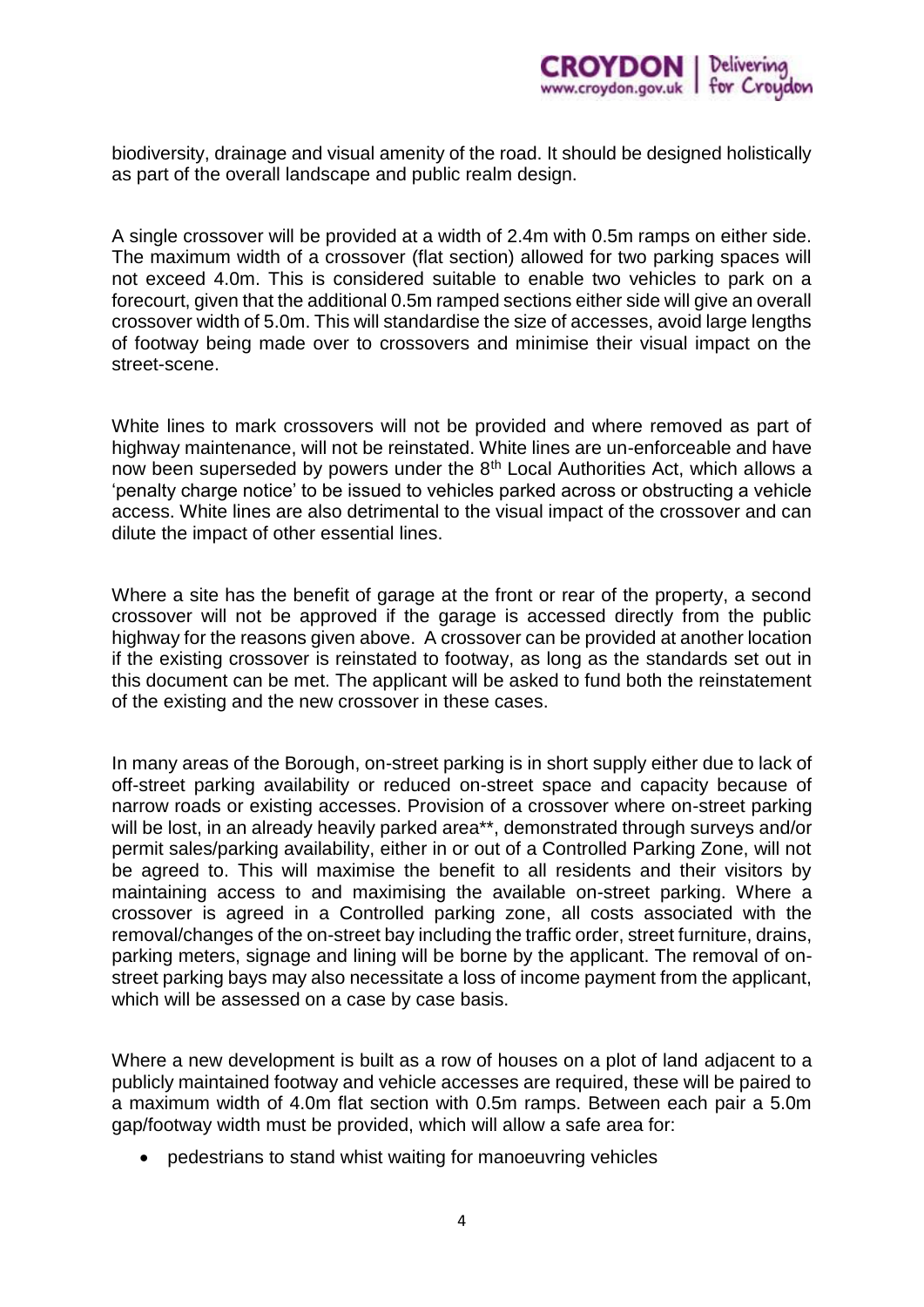

- locating street furniture and utility boxes (in a consolidated approach)
- maintaining a useable on street parking space.

Where parking spaces are set in a landscape or next to walls they must be a minimum of 3m to allow doors to open comfortably for passengers to alight on hard-standing. These crossovers will not be considered for extension so as to maintain the quality of the street-scene, on street parking availability and sufficient footway areas for pedestrians and utility access.

Where a crossover is required to be provided for a new garage directly from a public footway, the garage must be set back 5.0m from the boundary of the footway with the site, so that a vehicle can pull off the road. This will prevent obstruction of the road or footway while the garage doors are opening. The sightline requirements for garages and the provision of gates remain as previously set out in this document. Dimensions for new or re-built garages are 3m x 6m. The measurements are clear internal dimensions and will allow most vehicles to park and the doors to open sufficiently for passengers to alight.

\*\*for the purposes of this document heavily parked is where 85% of the available kerbside parking space is already used for vehicle parking

For crossover provision to rear or underground parking areas accessed directly from a footway, a minimum level standing area (maximum gradient 1:12) of 5.0m within the site, adjacent to the footway is required. This will enable a vehicle to achieve the required sightlines before emerging onto the footway and road and two vehicles to meet each other.

Footway crossovers for more than 2 vehicles in a row, will not be permitted on publicly maintained highways. Sightlines from these spaces are diminished and they present a large area of crossover for pedestrians to negotiate, as well as removing on street parking and affecting the streetscene.

On estates that have been built with open plan front gardens that have no formal boundaries between them and the gardens form an integral part of the landscape treatment of the estate, crossovers will be resisted so as to ensure the continuity of appearance of the estate.

Where a crossover provision requires the relocation of a lamp column, telegraph pole, utility box or other street furniture, the cost of the relocation will be met by the applicant in all cases. In some cases the applicant may have to apply for the relocation of utility apparatus direct to the utility company. These works must be completed, prior to the construction of the crossover.